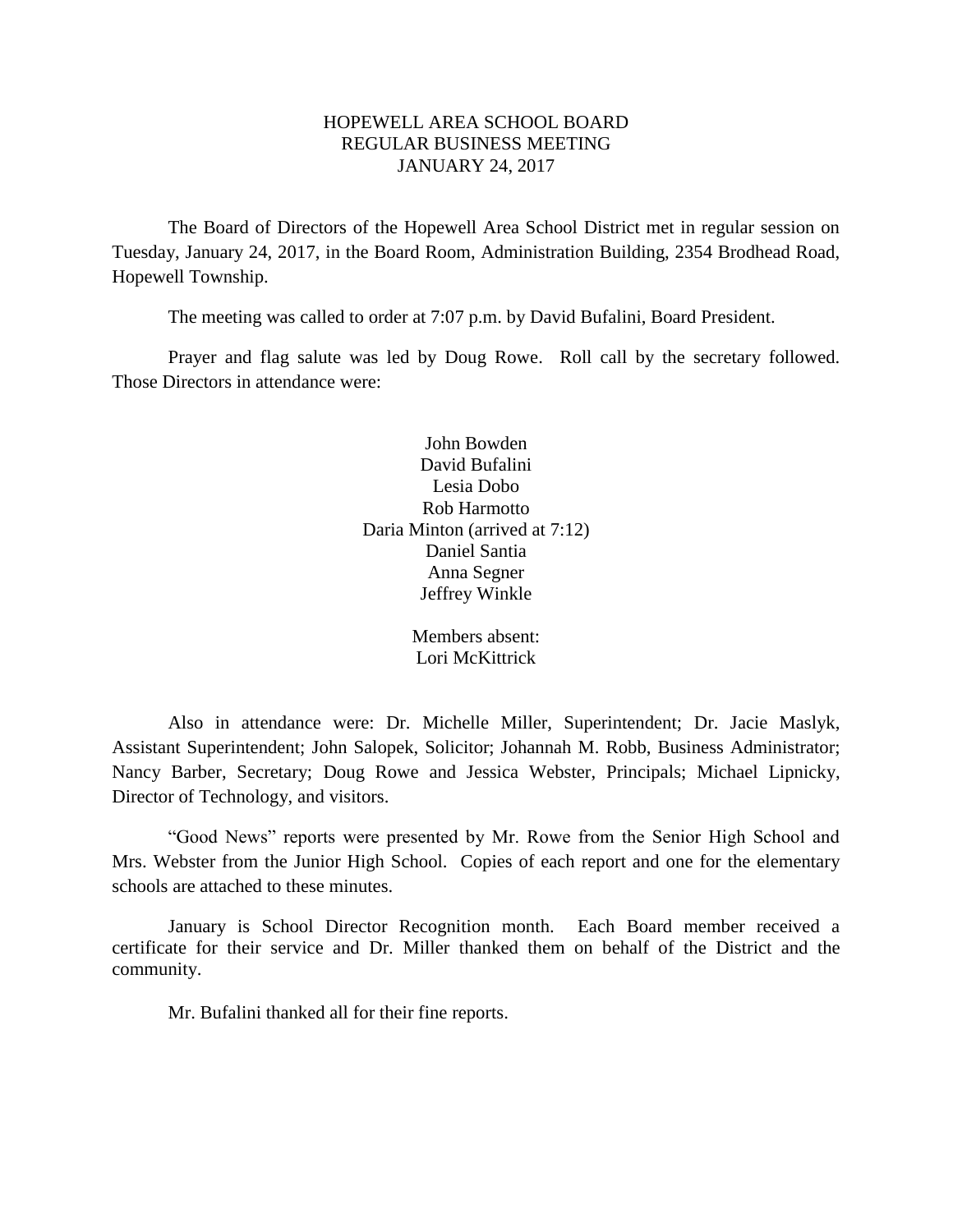Mr. Bufalini asked for approval of minutes.

# APPROVAL OF GROUPED ITEMS

# MOTION #1

By John Bowden, seconded by Daniel Santia, to approve items (1) through (4) as presented in accordance with the School Board's agreement for grouping items in a single motion. MOTION carried unanimously by an affirmative vote of all Directors in attendance.

# Approval of Minutes

- 1. Recommendation to approve the December 20, 2016 business meeting minutes as presented.
- 2. Recommendation to approve the January 6, 2017 special business meeting minutes as presented.
- 3. Recommendation to approve the January 10, 2017 work meeting minutes as presented.
- 4. Recommendation to approve the January 19, 2017 special business meeting minutes as presented.

# APPROVAL OF GROUPED ITEMS

# MOTION #2

By Lesia Dobo, seconded by Rob Harmotto, to approve items (1) through (3) as presented in accordance with School Board's agreement for grouping items in a single motion. MOTION carried unanimously by an affirmative vote of all Directors in attendance.

# Tax Collectors' Report

1. Recommendation to accept report for taxes collected for the month of December 2016, as presented, and make said report a part of these minutes.

# Treasurer's Report

2. Recommendation to accept report of the Treasurer for the month of December 2016, as presented, and make said report a part of these minutes.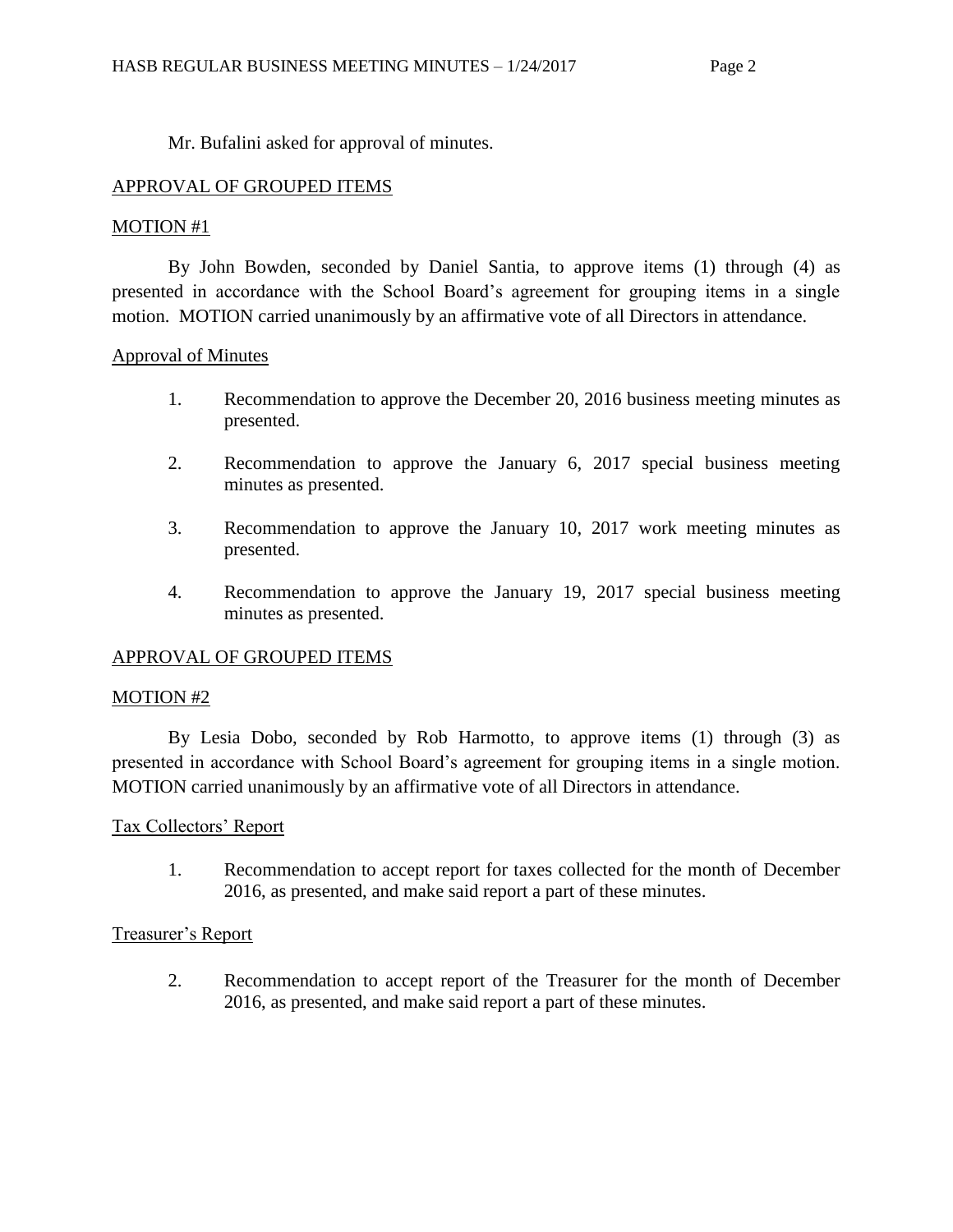### Financial Statements

3. Recommendation to accept Financial Statements for the month of December 2016, as presented, and make said statements a part of these minutes.

### VISITOR'S COMMENTS

Sandy Giordano said that she was amazed at all the wonderful activities going on at both the Junior and Senior High Schools.

Linda Helms from the B.F. Jones Memorial Library presented the January calendar.

At this time Mr. Bufalini asked that Committee discussion and recommendations begin.

# **Buildings and Grounds by Anna Segner, Chair**

### MOTION #3

By Ann Segner, seconded by Jeff Winkle, to approve the request of Beaver County Special Olympics to use the pool every Monday from 9:45 a.m. to 11:30 a.m. beginning January 30, 2017 through March 27, 2017 for swim practice. MOTION carried unanimously by an affirmative vote of all directors in attendance.

# **Finance and Budget by John Bowden, Chair**

# APPROVAL OF GROUPED ITEMS

### MOTION #4

By John Bowden, seconded by Daniel Santia, to approve items (1) through (3) and to ratify item (4) as presented in accordance with School Board's agreement for grouping items in a single motion. MOTION carried unanimously by an affirmative roll call vote of all directors in attendance.

- 1. General Fund payments in the amount of \$393,649.48
- 2. Cafeteria Fund payments in the amount of \$118,215.24
- 3. Capital Reserve Fund payments in the amount of \$18,468.85
- 4. General Fund payments in the amount of \$3,423,506.38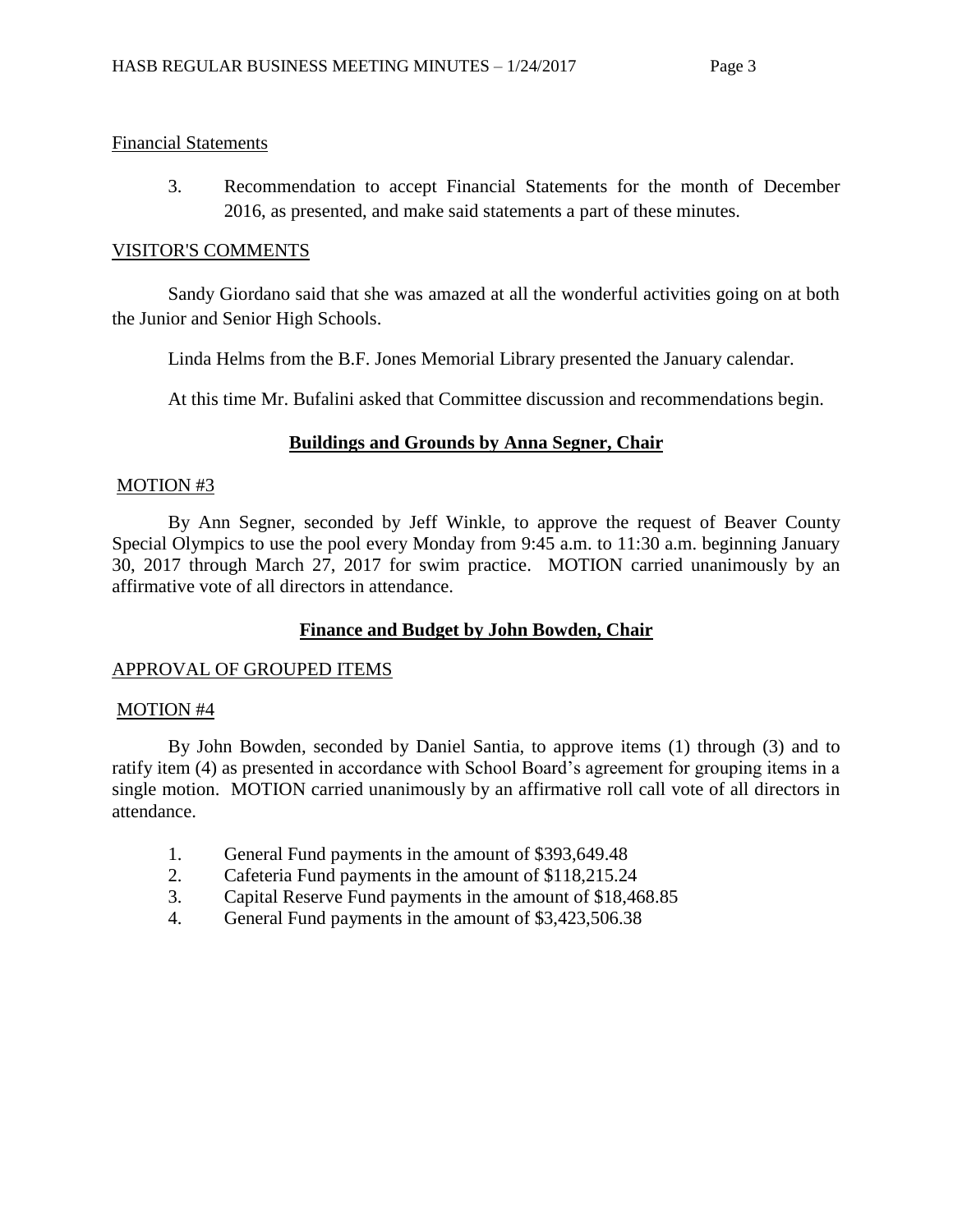### MOTION #5

By John Bowden, seconded by Daniel Santia, to approve Resolutions #2-2017, 3-2017 and 4-2017, establishing the compensation paid to the tax collectors of Hopewell, Independence and Raccoon Townships of \$4.50 per real estate tax parcel and \$4.50 per interim real estate tax parcel beginning a four-year term starting the first Monday of January 2018. MOTION carried unanimously by an affirmative roll call vote of all Directors in attendance.

### **Personnel by Rob Harmotto, Chair**

#### MOTION #6

By Rob Harmotto, seconded by Anna Segner, to appoint Ciara Cutone as Second Grade Department Chair, effective January 25, 2017. MOTION carried unanimously by an affirmative vote of all Directors in attendance.

### MOTION #7

By Rob Harmotto, seconded by Daniel Santia, to accept the resignation for retirement of Johannah Robb, Business Administrator, effective September 29, 2017. MOTION carried unanimously by an affirmative vote of all Directors in attendance.

### MOTION #8

By Rob Harmotto, seconded by Daria Minton, to approve the employment of Alexis Potts as a substitute aide, effective January 17, 2017. MOTION carried unanimously by an affirmative vote of all Directors in attendance.

#### MOTION #9

By Rob Harmotto, seconded by John Bowden, to accept the resignation of Sarah Steder, Vikette Sponsor, effective May 1, 2017. MOTION carried unanimously by an affirmative vote of all Directors in attendance.

#### MOTION #10

By Rob Harmotto, seconded by Jeff Winkle, to accept the resignation of Sarah McCarty, Family and Consumer Science Teacher at the Senior High School, effective February 24, 2017. MOTION carried unanimously by an affirmative vote of all Directors in attendance.

#### MOTION #11

By Rob Harmotto, seconded by Lesia Dobo, to approve the appointment of Terry Borkovic as 2<sup>nd</sup> Assistant Middle School Girl's Volleyball coach, effective January 25, 2017, at a stipend of \$2,583.00. MOTION carried unanimously by an affirmative vote of all Directors in attendance.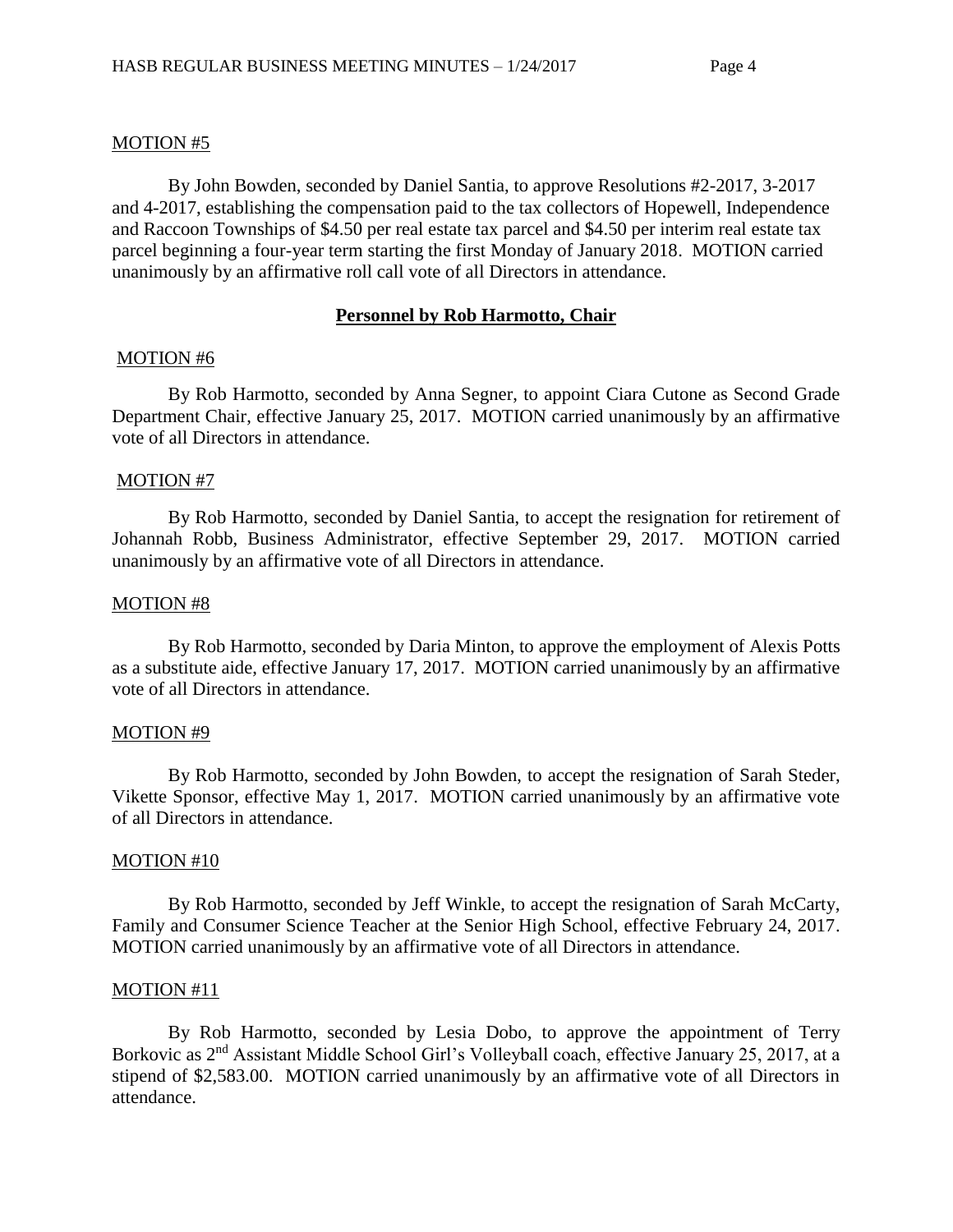# MOTION #12

By Rob Harmotto, seconded by John Bowden, to approve the request of Season Weiss, cafeteria employee, for leave without pay, effective January 10, 2017 through January 10, 2018. MOTION carried unanimously by an affirmative vote of all Directors in attendance.

# **Policy by Lesia Dobo, Co-Chair**

### MOTION #13

By Lesia Dobo, seconded by Anna Segner, to approve the following revised Board policy. MOTION carried unanimously by an affirmative vote of all directors in attendance.

a. 609 Investment of District Funds

# **Transportation by Daniel Santia, Chair**

### MOTION #14

By Daniel Santia, seconded by Daria Minton, to approve the Memorandum of Understanding and Transportation Plan by and between the Hopewell Area School District and Beaver County Children and Youth Services regarding transportation agreement for foster care youth

# Superintendent's Report

Dr. Miller reported that Inservice on January 16, 2017 went very well. They focused on reading and the "Four C's" of Collaboration, Creativity, Critical Thinking and Communication. She also introduced Michael Lipnicky, the new Director of Technology.

# Solicitor's Report

Nothing to report.

# Unfinished Business

Nothing to report.

# Upcoming School Board Meetings

February 14, 2017 – 7:00 p.m. Work Meeting, Central Administration February 28, 2017 – 7:00 p.m. Regular Business Meeting, Central Administration